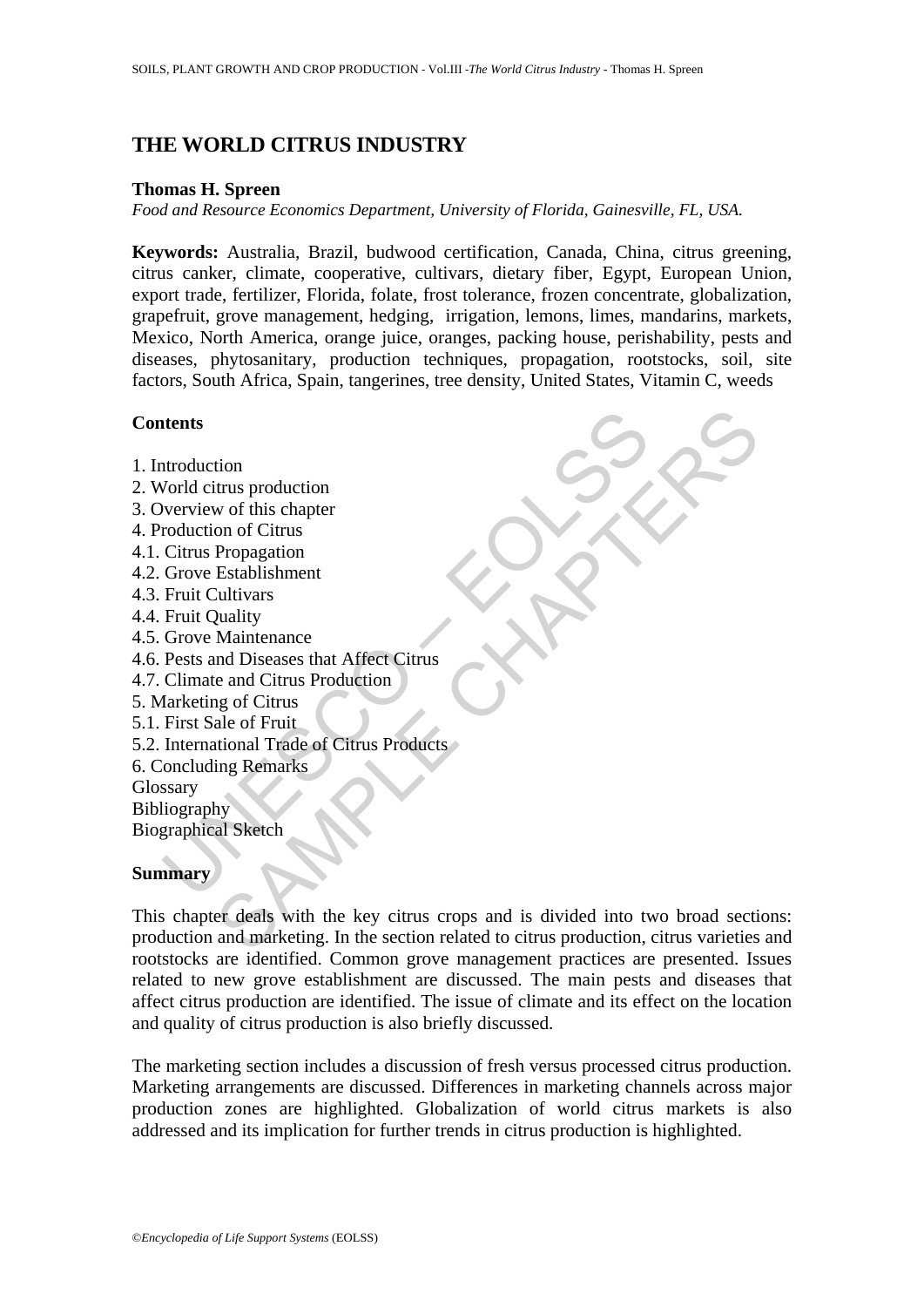Citrus production takes place throughout the tropical and sub-tropical countries of the world. Orange juice is the largest fruit juice product consumed in the world. There are also important markets for grapefruit and lemon juice.

Citrus production can be divided among four primary groups: sweet oranges, mandarins (also known as tangerines), grapefruit, and lemons and limes. Brazil has become the largest citrus producing country and dominates world trade in orange juice. The citrus industry of China has grown rapidly over the past decade. It is still mostly focused on its domestic market; among the main citrus products China is a world player in production of mandarins, both fresh and canned.

#### **1. Introduction**

Citrus production takes place throughout the tropical and sub-tropical countries of the world. Citrus products play an important role in human diets as citrus fruits are high in Vitamin C and contain other important nutrients including folate and potassium, and in fresh form, are good sources of dietary fiber.

The original home of citrus was probably the warm southern slopes of the Himalayas in northeastern India (Ziegler and Wolfe). Production eventually spread to China. Rome was known to import oranges probably from Palestine and Egypt. Ziegler and Wolfe suggest that orange trees may have been grown in Southern Italy in 300 AD, but with the fall of Rome, those orchards were likely lost.

us production takes place throughout the tropical and sub-tropic<br>ld. Citrus products play an important role in human diets as citru<br>min C and contain other important nutrients including folate and<br>h form, are good sources duction takes place throughout the tropical and sub-tropical countries of<br>sus products play an important role in human diets as citrus fruits are hig<br>and contain other important nutrients including folate and potassium, a With the conquest of Spain by the Moors, oranges were introduced there around 900 AD. The Spanish introduced citrus to the new world in the  $16<sup>th</sup>$  century, and soon citrus spread to many countries in both North and South America with Mexico and Florida, USA being important suppliers in the colonial period. With perishability somewhat of an issue, world growth in citrus production began in the  $19<sup>th</sup>$  century with the advent of railroads and steamships. Still citrus was primarily purchased fresh form until frozen concentrated orange juice was developed in the late 1940s. This development spurred first the expansion of orange production in Florida and later the establishment and rapid growth of a processed orange industry in Sao Paulo, Brazil. First, the United States and Canada, later followed by the countries of the European Union have changed a large proportion of their consumption of citrus from fresh to processed form. Orange juice is the largest fruit juice product consumed in the world. There are also important markets for grapefruit and lemon juice.

## **2. World Citrus Production**

Citrus production can be divided among four primary groups: sweet oranges, mandarins (also known as tangerines), grapefruit, and lemons and limes. Citrus production in the main producing countries for the 2007-08 season is shown in Table 1. Brazil is by far the largest citrus producing country and is the dominant producer of sweet oranges. China and the United States follow with China being the largest producer of mandarins, while the United States leads in grapefruit production. The European Union is also a major producer of sweet oranges, lemons, and mandarins. Mexico is the fifth largest orange producing country. Although not shown in Table 1, Mexico is also a leading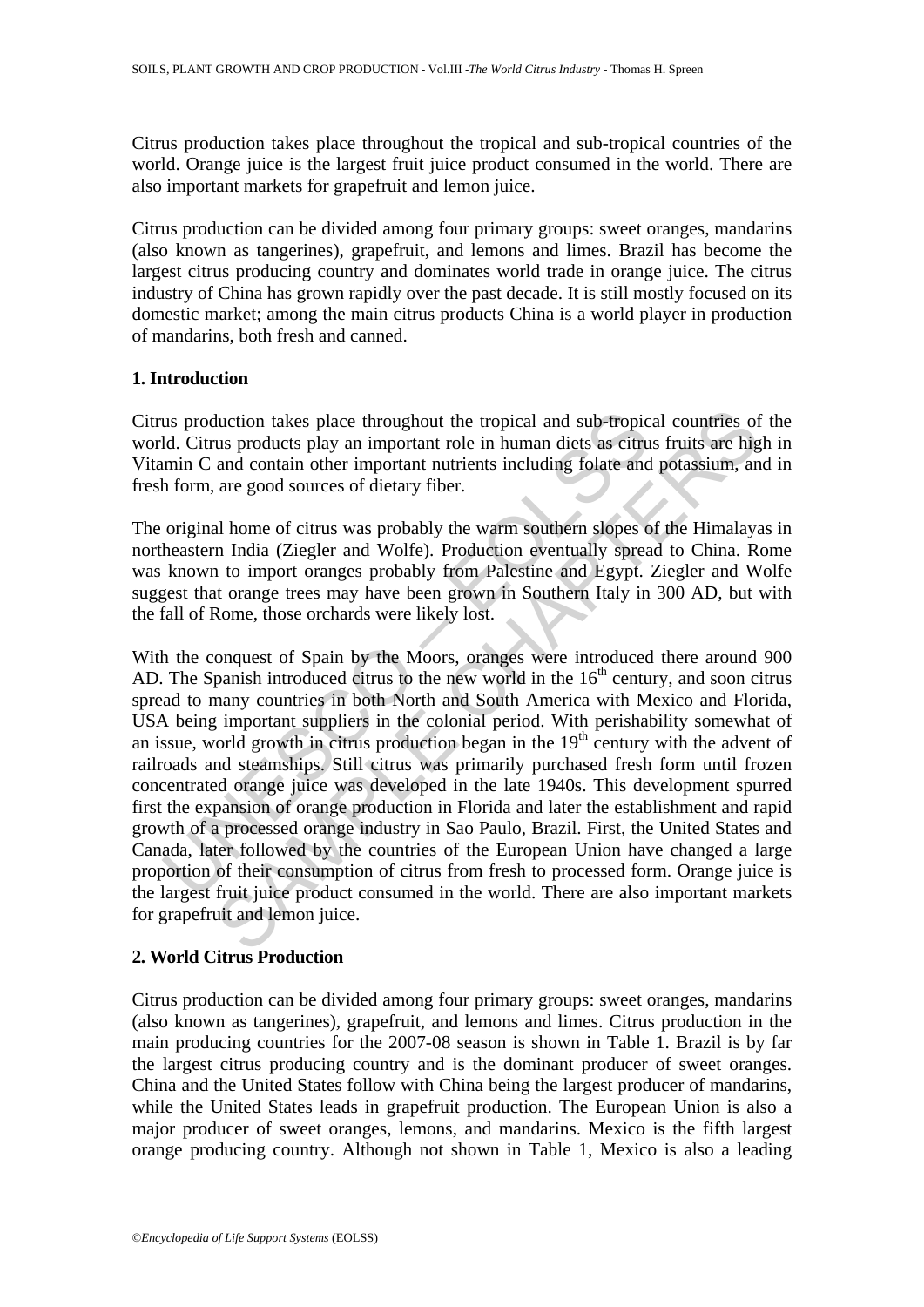| Country                    | <b>Oranges</b>    | Grapefruit | <b>Tangerines</b> | Lemons |  |  |
|----------------------------|-------------------|------------|-------------------|--------|--|--|
|                            | 1,000 Metric Tons |            |                   |        |  |  |
| Argentina                  | 800               | 220        | 350               | 1,100  |  |  |
| Australia                  | 350               |            | --                |        |  |  |
| <b>Brazil</b>              | 15,912            | --         | --                |        |  |  |
| China, Peoples Republic of | 5,450             | 2,230      | 9,720             |        |  |  |
| <b>EU-27</b>               | 5,999             |            | 2,744             | 1,136  |  |  |
| Israel                     | 162               | 245        | 160               |        |  |  |
| Japan                      |                   |            | 1,115             |        |  |  |
| Korea, Republic of         |                   |            | 634               |        |  |  |
| Mexico                     | 4,000             | 380        |                   |        |  |  |
| Morocco                    | 659               |            | 421               |        |  |  |
| Other                      | 8                 |            | --                | 121    |  |  |
| South Africa, Republic of  | 1,280             | 290        | --                | 205    |  |  |
| Turkey                     | 1,472             | 182        | 739               | 500    |  |  |
| <b>United States</b>       | 9,237             | 1,421      | 506               | 655    |  |  |
| Total                      | 45,329            | 4,968      | 16,389            | 3,717  |  |  |

producer of limes.

Source: Foreign Agricultural Service, United States Department of Agriculture

Table 1. Citrus Production, 2007-08 Season

### **3. Overview of this Chapter**

Mexico (459 – 1.400)<br>
Morocco (659 – 1.421 – 2.80 – 1.421 – 2.80 – 1.421 – 2.80 – 2.90 – 2.1 – 2.80 – 2.90 – 2.90 – 2.90 – 2.90 – 2.90 – 2.90 – 2.90 – 2.90 – 2.90 – 2.90 – 2.90 – 2.90 – 2.90 – 2.90 – 2.91 – 1.421 – 2.90 –  $\frac{4,000}{659}$ <br>  $\frac{4,000}{1,472}$  8<br>  $\frac{121}{1,422}$  8<br>  $\frac{1}{2}$ <br>  $\frac{1}{2}$ <br>  $\frac{1}{2}$ <br>  $\frac{1}{2}$ <br>  $\frac{1}{2}$ <br>  $\frac{1}{2}$ <br>  $\frac{1}{2}$ <br>  $\frac{1}{2}$ <br>  $\frac{1}{2}$ <br>  $\frac{1}{2}$ <br>  $\frac{1}{2}$ <br>  $\frac{1}{2}$ <br>  $\frac{1}{2}$ <br>  $\frac{1}{2}$ <br>  $\frac{1}{2}$ <br> Since citrus production encompasses a wide array of varieties, production zones, and marketing systems, this chapter cannot provide an in-depth presentation of the nuances of citrus production. It is divided into two broad sections: production and marketing. In the section related to citrus production, citrus varieties and rootstocks are identified. Common grove management practices are presented. Issues related to new grove establishment are discussed. The main pests and diseases that affect citrus production are identified. The issue of climate and its effect on the location and quality of citrus production is also briefly discussed.

The marketing section includes a discussion of fresh versus processed citrus production. Marketing arrangements are discussed. Differences in marketing channels across major production zones are highlighted. Globalization of world citrus markets is also addressed and its implication for further trends in citrus production is highlighted.

## **4. Production of Citrus**

## **4.1. Citrus Propagation**

Similar to most tree fruit crops grown for commercialization, citrus trees are propagated by grafting a scion (the variety) to a rootstock. In this way, a hybrid tree is produced which offers characteristics of both the rootstock and the scion. The process is begun by planting a seed from a desired rootstock. Once the seeding reaches 50 to 70 centimeters in height, a cut is made and a bud from the desired scion is inserted. The bud forms a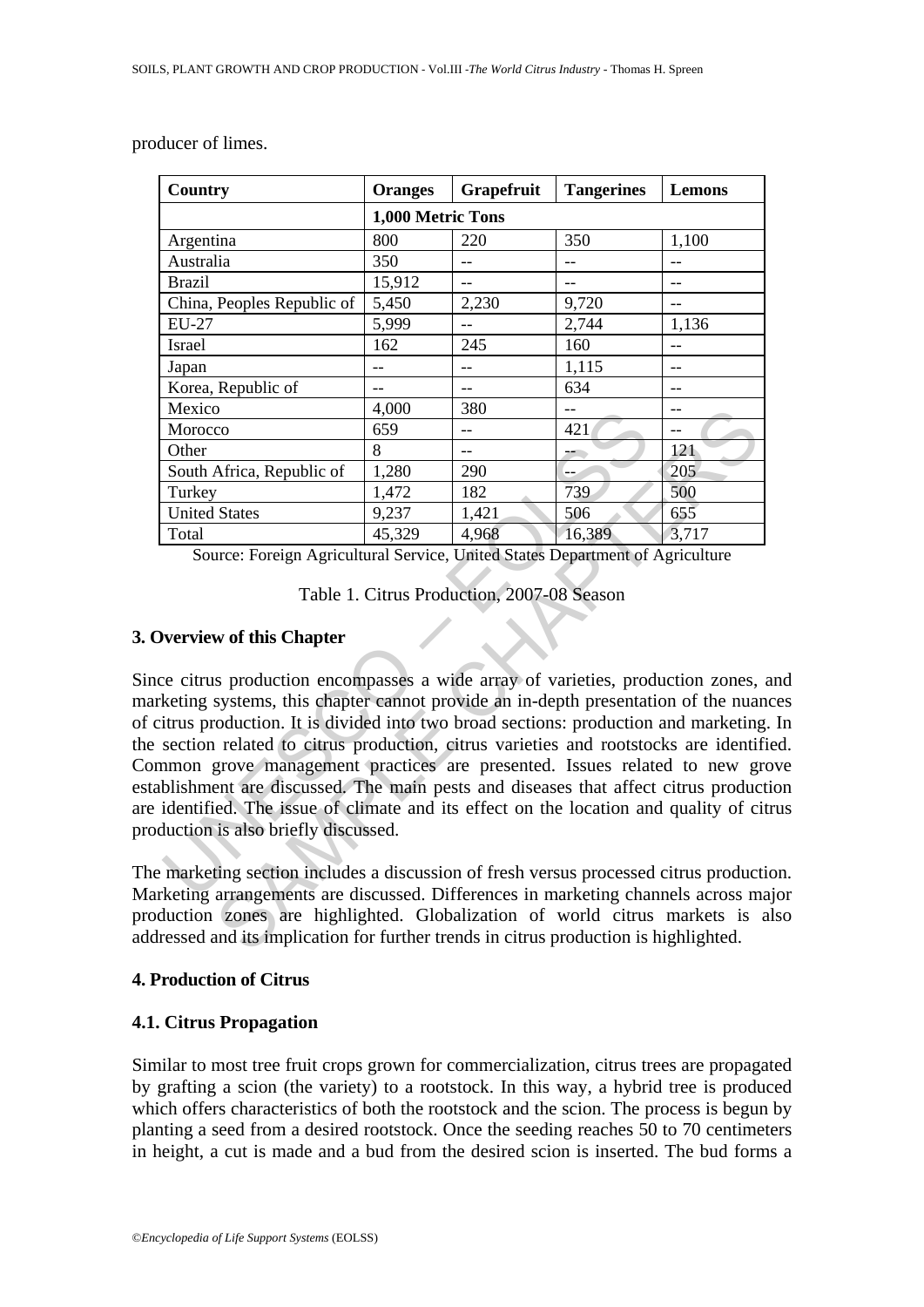union with the rootstock and the canopy of the plant takes on the characteristics of the scion. It generally takes approximately 12 months for the seedling to reach a size suitable for planting in the field. After planting, the rule of thumb is that the tree will not bear fruit until its fourth year, although trees in their second year are known to produce small amounts of fruit in certain circumstances. With the possibility of transmitting disease through nursery trees, many countries have adopted a certified budwood program, where buds are provided by a central entity which guarantees that the planting material is disease free.

#### **4.2. Grove Establishment**

Citrus trees require a well-drained soil. Soil type seems to be a less important issue as most citrus production in Florida takes place on sandy soils with low organic content. Soils in Sao Paulo and Mexico are generally heavier with clay. If drainage is an issue, a variety of measures can be employed to facilitate drainage by either taking advantage of the natural contour of the land or creating ditches to facilitate drainage from the root zone of the tree.

Tree density varies widely by production region and citrus variety. While densities of less than 250 trees per hectare were common until the mid 1980s, it has been determined that higher densities offer economic advantages. Most new plantings in Florida are at least 375 trees per hectare, with some plantings over 500 trees per hectare. Sao Paulo growers have also moved to higher densities. In Asia, dwarfing rootstocks are more common and tree densities may be even higher.

s in Sao Paulo and Mexico are generally heavier with clay. If dra<br>ety of measures can be employed to facilitate drainage by either tratural contour of the land or creating ditches to facilitate drain<br>e of the tree.<br>e densi The positive of the land Mexico are generally heavier with clay. If drainage is an issue<br>assures can be employed to facilitate drainage by either taking advantage<br>contour of the land or creating diches to facilitate draina The advantages that higher tree densities offer is that more fruit can be produced per unit of land area early in the life of a particular orchard thereby moving forward in time the income realized from a new planting. The disadvantages associated with higher densities include higher grove establishment costs (more trees must be purchased and planted) and as trees age, crowding will likely become an issue. Hedging can be used to control tree size, but there are reports of per hectare yields declining as aggressive hedging programs are initiated.

Therefore, at the time of grove establishment, a clear plan should be established which considers soil type, drainage, rootstock/scion selection, and tree density. While all of these factors are not discussed here, rootstocks vary widely in the size of mature tree. Scion selection also affects mature tree size with mandarin and lime giving smaller trees and grapefruit larger trees compared to sweet oranges.

The use of irrigation varies widely across countries. In the United States, nearly all commercial plantings of citrus are irrigated using either surface or ground water sources. In Florida, the predominant system is micro-sprinkler. In Sao Paulo, no more than 20 percent of citrus plantings are irrigated. While this percentage is growing, Sao Paulo citrus production is based primarily on a rain-fed system of production. Irrigation is Sao Paulo uses drip or flood systems. Elsewhere in the Americas, little irrigation is used. Irrigation is common in the EU producing countries. Data is not available regarding the use of irrigation in China. Given the dry climate of both Australia and South Africa, irrigation is necessary to economically produce citrus there.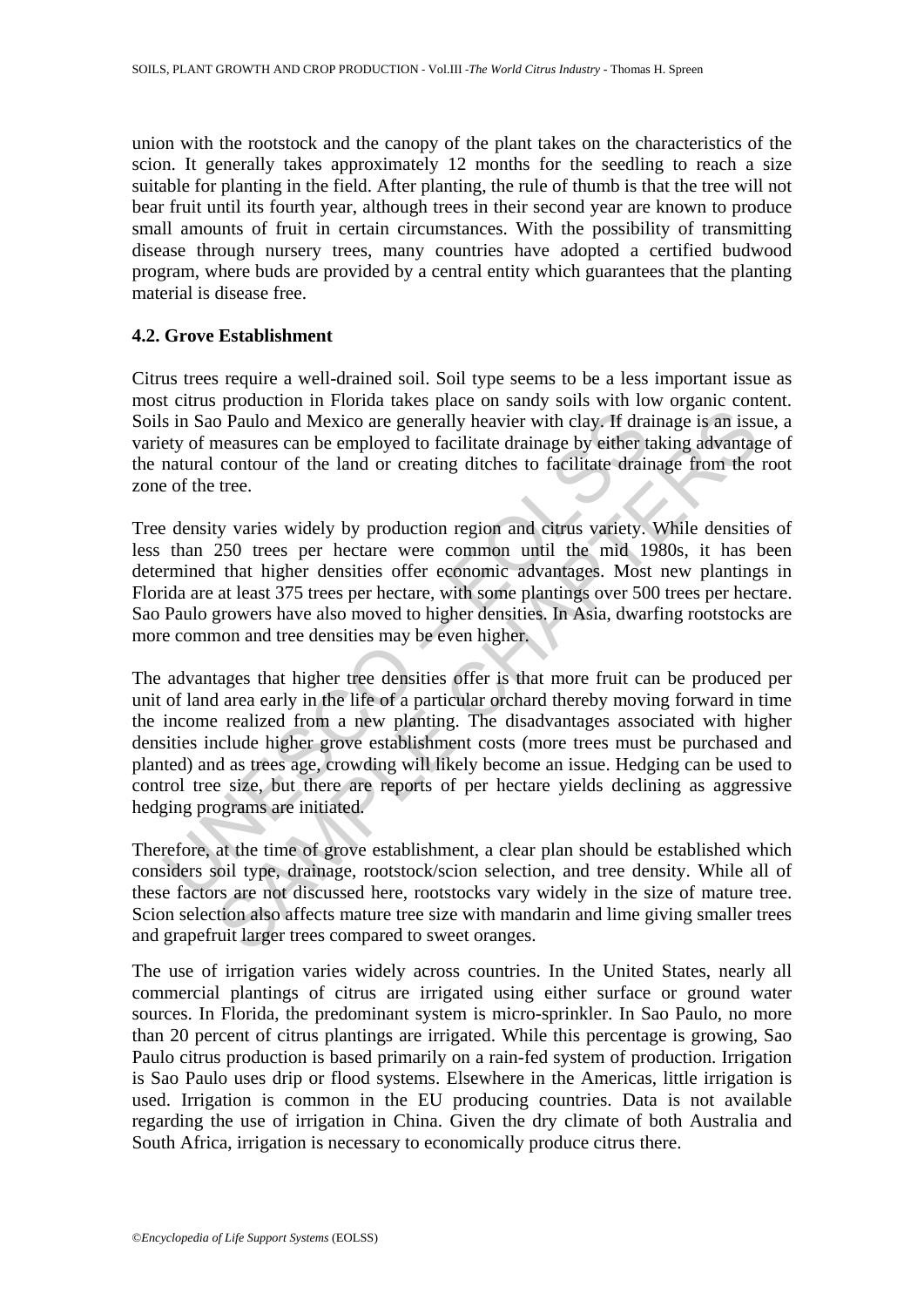The availability of irrigation affects selection of rootstock. The most dominant rootstock used in Sao Paulo is Rangpur lime which is a rough lemon selection. Rangpur lime is highly tolerant to drought; it produces a relatively large tree, and has high fruit productivity. It is, however, susceptible to blight (also known as decline) which tends to affect citrus trees once they exceed 12 years of age. Therefore the choice of Rangpur lime means that the grove will likely have a life of less than 20 years. In the United States, trifoliate rootstocks such as Swingle are widely used which are not drought tolerant, produce a smaller tree compared to Rangpur lime, but with good fruit productivity and is less sensitive to blight. Groves tend to have a longer life.

In Mexico and other Central American producing countries, sour orange is the rootstock of choice. Sour orange produces a large tree with very high fruit yields. It is also tolerant of most diseases except tristeza, a disease that causes rapid decline and eventual death of the tree. Tristeza is spread by the brown citrus aphid which can be found in the United States, Brazil, and Europe. Therefore, sour orange has been almost completely eliminated in those production regions.

|                                  | <b>Rootstock Influence</b> |               |               |                  |                   |
|----------------------------------|----------------------------|---------------|---------------|------------------|-------------------|
| <b>Rootstock</b>                 | <b>Brix</b>                | <b>Acid</b>   | <b>Ratio</b>  | <b>Tree Life</b> | <b>Fruit Size</b> |
| Rough lemon group                |                            |               |               |                  |                   |
| Rough lemon                      | Lowers                     | Lowers        | <b>Raises</b> | Decreases        | Increases         |
| Macrophylla                      | Lowers                     | Lowers        | Raises        | Decreases        | Increases         |
| Volkamer lemon                   | Lowers                     | Lowers        | Raises        | Decreases        | Increases         |
| Milan lemon                      | Lowers                     | Lowers        | Raises        | Decreases        | Increases         |
| Rangpur lime                     | Lowers                     | Lowers        | <b>Raises</b> | Decreases        | Increases         |
| Sweet lime                       | Lowers                     | Lowers        | Raises        | Decreases        | Increases         |
| Sour orange and trifoliate group |                            |               |               |                  |                   |
| Sour orange                      | Raises                     | Raises        | Lowers        | Increases        | Standard          |
| Cleopatra mandarin               | Raises                     | <b>Raises</b> | Lowers        | Increases        | Decreases         |
| Sweet orange                     | Raises                     | Raises        | Lowers        | Increases        | Standard          |
| Carrizo citrange                 | <b>Raises</b>              | Raises        | Lowers        | Increases        | Standard          |
| Troyer citrange                  | Raises                     | Raises        | Lowers        | <b>Increases</b> | Standard          |
| Swingle citrumelo                | Raises                     | Raises        | Lowers        | Increases        | Standard          |
| Trifoliate orange                | Raises                     | Raises        | Lowers        | Increases        | Variable          |

Table 2. Rootstock Influence on Citrus Fruit Quality, Tree Longevity, and Fruit Size

| <b>Rootstock</b>   | <b>Tristeza</b> | <b>Exocortis</b> | Footrot   | <b>Blight</b> | Cold |
|--------------------|-----------------|------------------|-----------|---------------|------|
| Rough lemon        | ட               | ௱                | N         | HS            | S    |
| Sour orange        | <b>HS</b>       | ௱                | ᡣ         |               |      |
| Cleopatra mandarin | $\mathbf{T}$    | ௱                |           |               | ௱    |
| Sweet orange       | $\mathbf{T}$    | ௱                | <b>HS</b> | Ő             | ጥ    |
| Trifoliate         | m               |                  | N         |               | ᡣ    |
| Carrizo citrange   | ௱               |                  | ௱         |               |      |
| Milam lemon        | ௱               |                  | HS        |               | د    |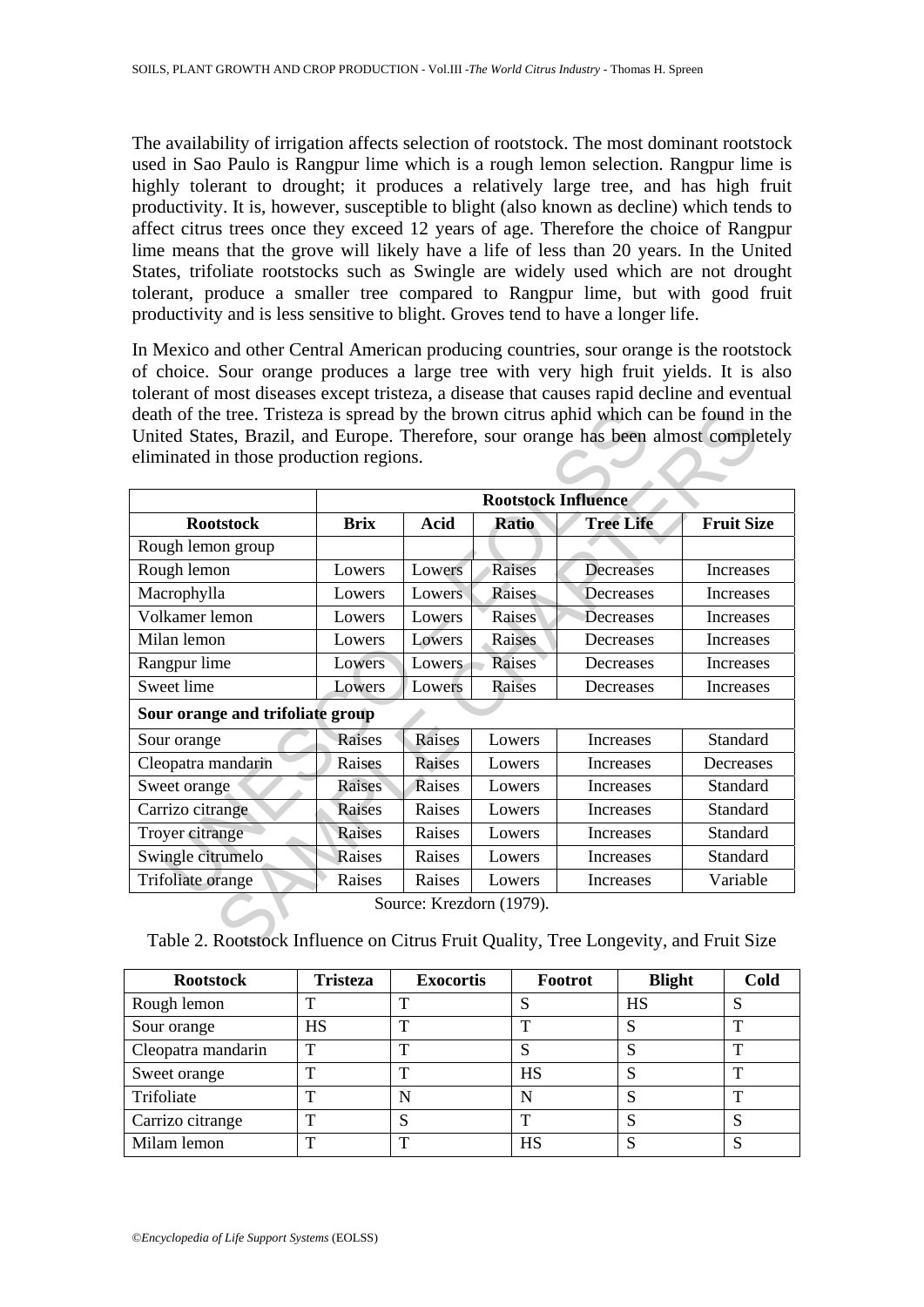| Rangpur lime      |  |  |     |
|-------------------|--|--|-----|
| Sweet lime        |  |  |     |
| Macrophylla       |  |  |     |
| Swingle citrumelo |  |  |     |
| Volkamer lemon    |  |  | . . |

 $R =$  resistant,  $T =$  tolerant,  $S =$  susceptible,  $HS =$  highly susceptible,  $N =$  not known Source: Adapted from Price (undated).

Table 3. Reactions of Rootstocks to Diseases and Cold

A partial list of rootstocks with their attributes is shown in Table 2. In Table 3, another list of rootstocks is presented with the susceptibility to certain diseases and cold weather.



-



# TO ACCESS ALL THE **21 PAGES** OF THIS CHAPTER, Visit: http://www.eolss.net/Eolss-sampleAllChapter.aspx

#### **Bibliography**

TO ACCESS ALL THE 21 PAGES OF THIS CHANNEL Visit: http://www.eolss.net/Eolss-sampleAllChapte Visit: http://www.eolss.net/Eolss-sampleAllChapte (ography<br>
ign Agricultural Service, United States Department of Agriculture. (2 CO ACCESS ALL THE 21 PAGES OF THIS CH[APT](https://www.eolss.net/ebooklib/sc_cart.aspx?File=E1-05A-39-00)ER,<br>
Visit:  $\frac{http://www.eolss.net/Eolss-sampleAllChapter.aspx}{http://www.eolss.net/Eolss-sampleAllChapter.aspx}$ <br>
Continuon Service, United States Department of Agriculture. (2009) "Citrus: World Ma<br>
Office of Global Analysis. Available a Foreign Agricultural Service, United States Department of Agriculture. (2009) "Citrus: World Markets and Trade." Office of Global Analysis, Available at http://www.fas.usda.gov/psdonline/psdHome.aspx [A web-based data base of world citrus production and trade among major citrus producing and consuming countries]

Jackson, Larry K. (1991) *Citrus Growing in Florida, 3rd Edition.* Gainesville, FL: University of Florida Press. [A standard reference that covers all aspects of citrus growing]

Krezdorn, A.H. (1979) "Selecting Citrus Rootstocks for Fruit Size and Quality." *Florida Grower and Rancher* 72(1979):16-17. [A grower oriented article on rootstock selection]

Price, Martin L. "Citrus Propagation and Rootstocks." Unpublished manuscript available at http://www.ultimatecitrus.com/pdf/uncitrus.htm. [A short paper which is a primer the establishment of citrus groves]

Roy, Michel, Chris O. Andrew, and Thomas H. Spreen. (1996) *Persian Limes in North America: An Economic Analysis of Production and Marketing Channels*. Longboat Key, FL: Florida Science Source. [A reference book in which the lime industries of Mexico and Florida are compared]

Spreen, Thomas H., Charlene Brewster, and Mark G. Brown. (2003) "The Free Trade Area of the Americas and the World Processed Orange Market." *Journal of Agricultural and Applied Economics* 35(2003): 107-26. [A refereed journal article that includes a model of the world orange juice market]

Spreen, Thomas H., R.E. Barber, M.G. Brown, A.W. Hodges, J.C. Malugen, W.D. Mulkey, R.P. Muraro, R. P. Norberg, M. Rahmani, F.M. Roka, and R.E. Rouse. (2006) "An Economic Assessment of the Future Prospects for the Florida Citrus Industry." Unpublished report, Gainesville, FL: Food and Resource Economics Department, University of Florida. [A comprehensive report that includes both grove level and market level assessments of various threats including citrus greening that confront the citrus industry of Florida]

Tucker, D.P.H., J.S. Rogers, E.W. Stover, and M.R. Ziegler (Eds.). (2006) *Florida Citrus: A*